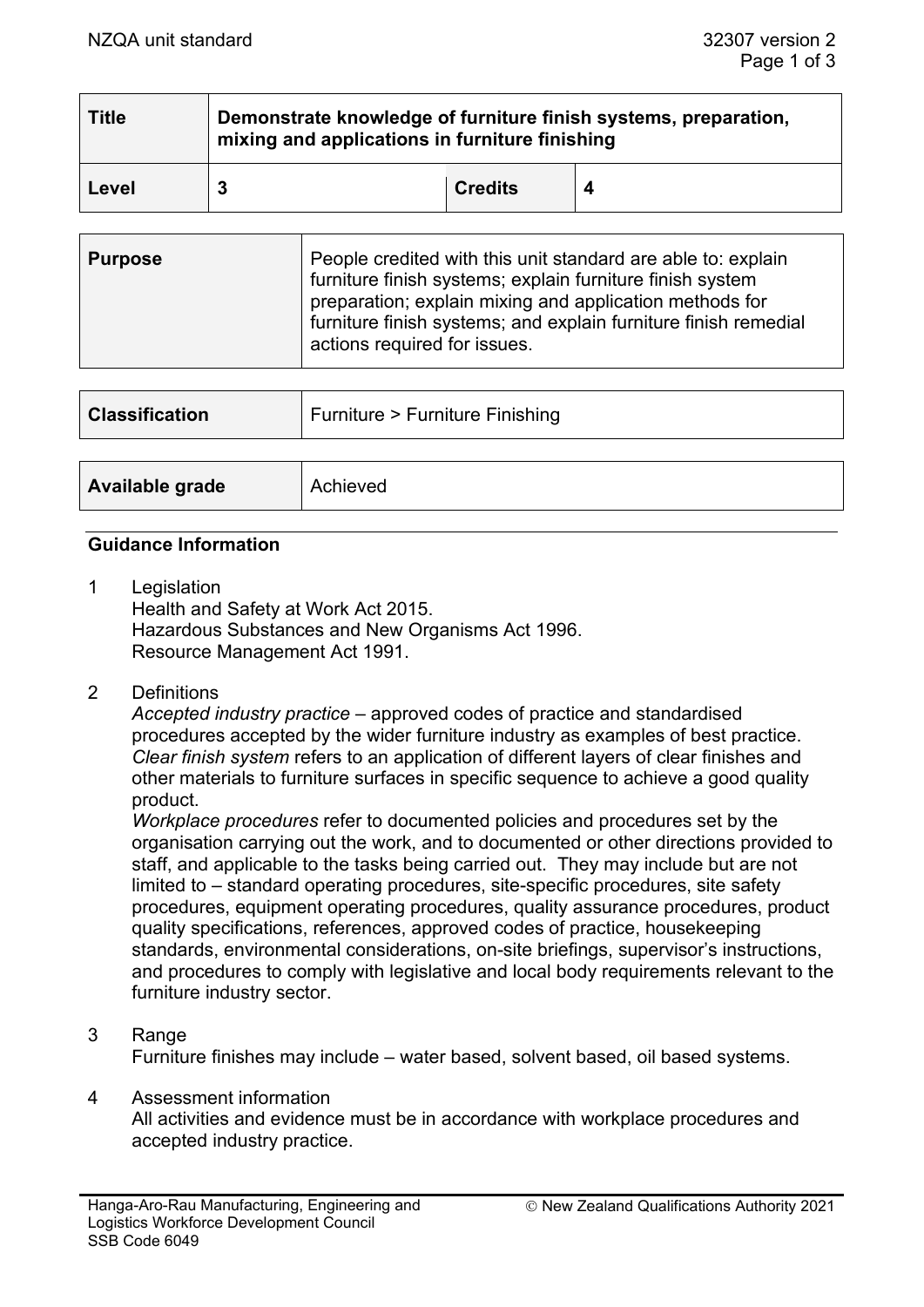# **Outcomes and performance criteria**

# **Outcome 1**

Explain furniture finish systems.

# **Performance criteria**

1.1 Furniture finishes and their uses are explained.

Range evidence of five furniture finish systems is required.

1.2 Furniture finish gloss levels are explained in relation to their use and durability.

# **Outcome 2**

Explain furniture finish system preparation.

Range preparation may include but is not limited to  $-$  degreasing, sanding, film builds, cleaning, grain filling, drying.

# **Performance criteria**

- 2.1 Preparation of bare and pre-coated furniture is explained in relation to finish systems.
	- Range three different pieces of bare furniture of three different materials; three different pre-coated pieces of furniture of three different materials.

# **Outcome 3**

Explain mixing and application methods for furniture finish systems.

### **Performance criteria**

3.1 Mix ratio of finish systems is explained.

Range evidence of two different systems is required.

3.2 Application methods for marine clear finishes are explained.

Range spraying, brushing.

3.3 Storage requirements for clear finishes are explained in terms of safety and shelf life.

### **Outcome 4**

Explain furniture finish remedial actions required for issues.